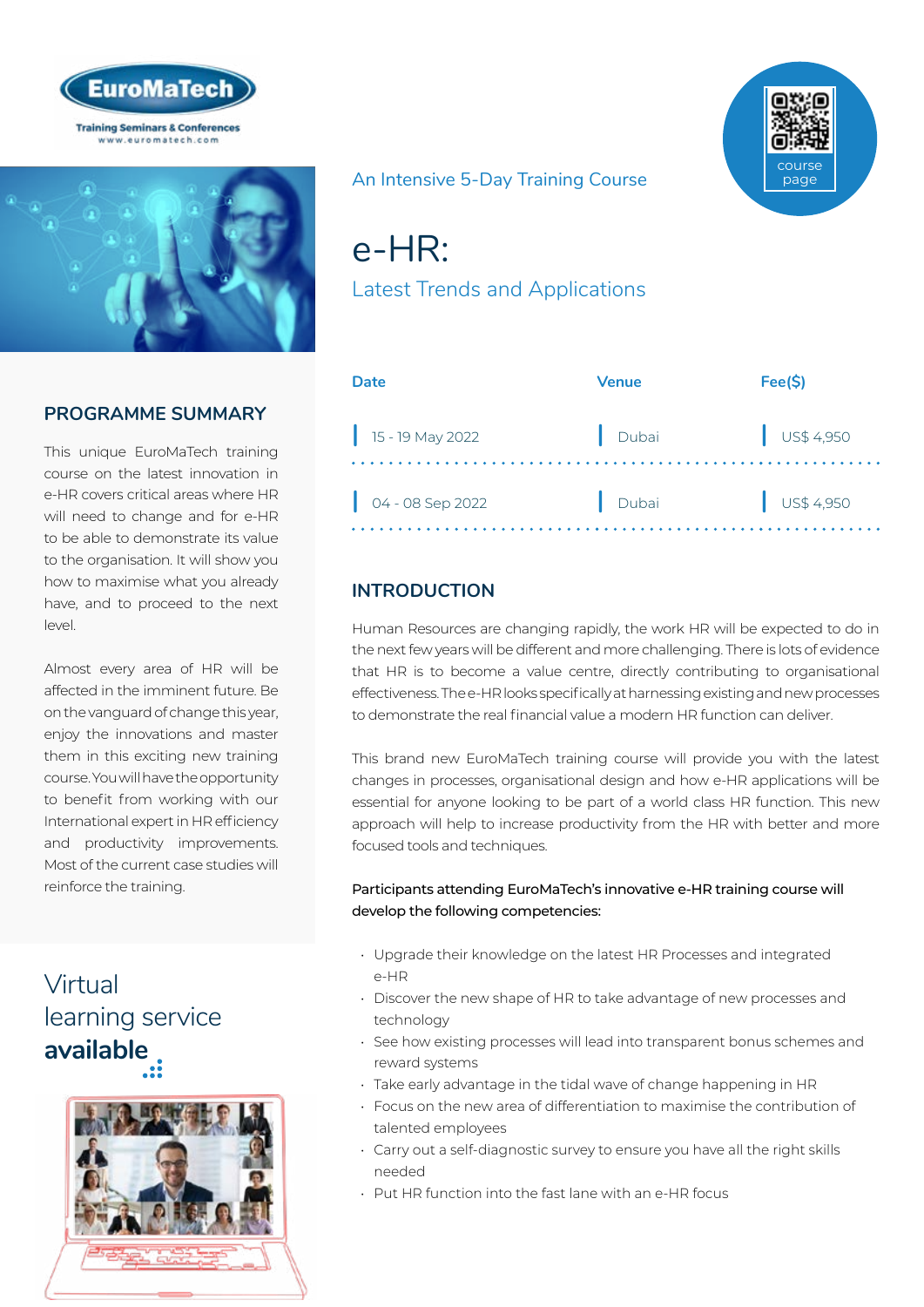### **TRAINING METHODOLOGY**

This e-HR training course is not an IT program.

The course combines presentations with instructor-guided interactive discussions between participants relating to their individual workplace. Practical exercises, DVD material and recent case studies aiming at stimulating these discussions and providing maximum benefit to the participants will support the training. This will be supported with a full indexed manual and copy of all slides used. This EuroMaTech training course will be led by an internationally known expert, specifically in the field of HR innovation.

#### **In-house Training**

EuroMaTech is capable of conducting this training programme exclusively for your delegates. Please e-mail us on inhouse@euromatech.ae for further information and/or to receive a comprehensive proposal.

> **EuroMaTech** nars & Co  $\mathbf{B}$

> > +971 50 196 6003

**Email Address:** info@euromatech.ae

**Website:** www.euromatech.com

### **WHO SHOULD ATTEND**

This e-HR: Latest Trends and Applications training course is suitable for a wide range of HR and training practitioners, especially:

- HR Team Leaders
- Workforce Planners
- Training Personnel
- Organisational Design Professionals
- Rewards and Benefits Supervisors
- Productivity Team Leaders and their Staff

### **PROGRAMME OBJECTIVES**

EuroMaTech's e-HR training course is not an IT course. This course aims to help participants to achieve the following objectives:

- Master and be able to implement the HR structure for the future
- Understand and be able to use the latest in projective forecasting tools
- Analyse and be able to develop new skills in alignment with HR as a Business partner
- Vastly improve and implement key HR processes based on latest research
- Present and show other the financial advantage of new e-HR
- Understand and be able to show others how to produce HR value examples
- See and be able to explain to other new advances in projective trends e-software
- Significantly upgrade your skills and knowledge for now and the future

# **QUALITY CERTIFICATIONS & ACCREDITATIONS**

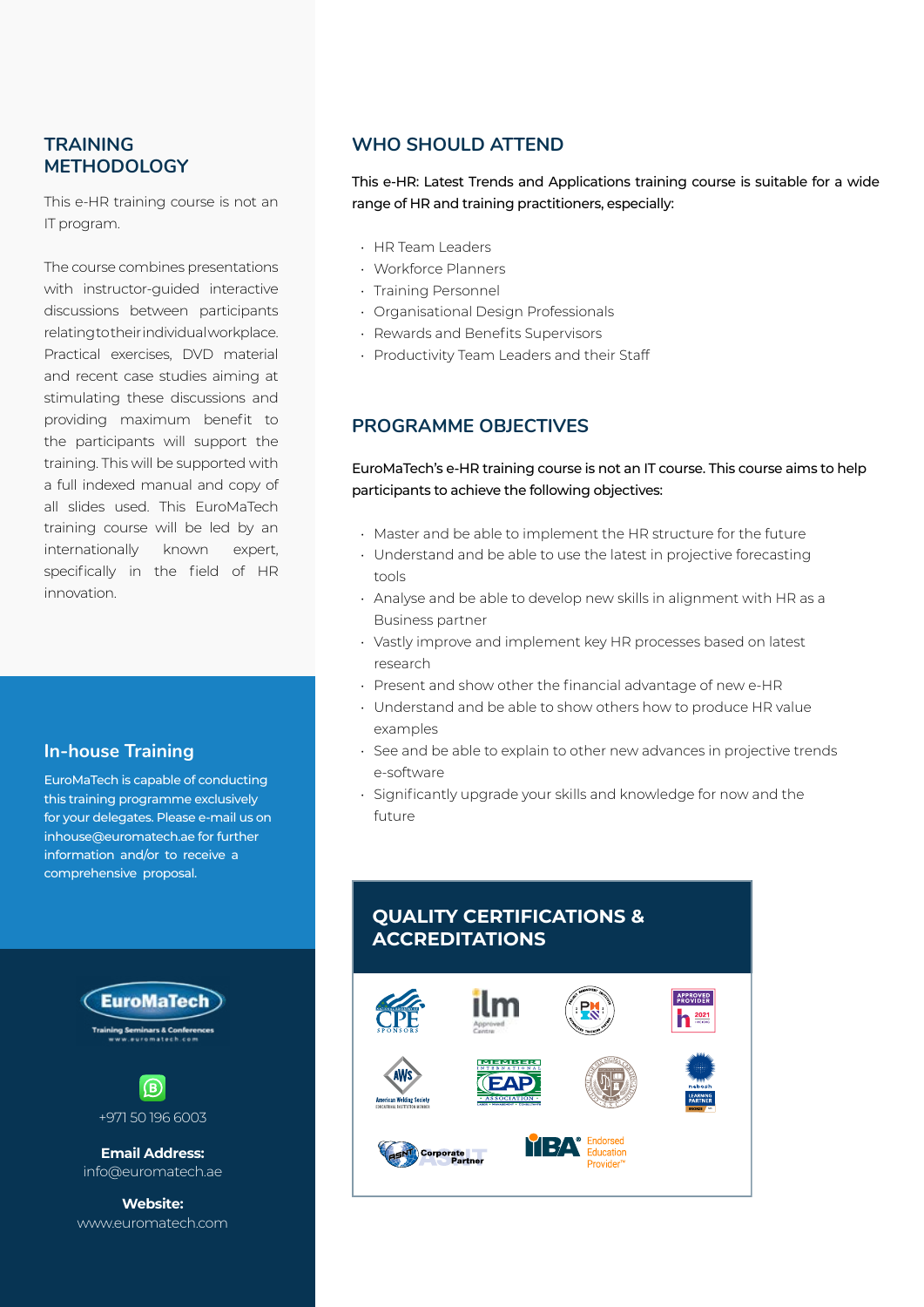# **COURSE OUTLINE**



### **Day 3**

#### Your Personal Development - Skills and Competencies Needed

- Self-diagnostic tool to measure the 12 critical HR competencies for the future
- How does your current HR function stack up to the future needed – group exercise
- Leadership skills needed in the future for HR's new role in the organisation
- Case study: e-HR in action
- Review of case study and lessons learnt
- Other useful diagnostic tools

# **Day 1**

•

#### The Changing and Developing Role of HR

- Introductions and objectives of this program
- Why HR is changing and what organisations expect from HR in the future
- How HR strategy needs is changing
- The need for HR to change its structure to maximise e-HR
- The e-Control room of the future
- Getting buy in and being able to get results, new tools = new results

## **Day 4**

#### Improvements to Critical HR Processes

- Recruitment the e-approach to improve the effectiveness of recruitment
- New approaches to maximise the value of Performance appraisal
- Pay and Rewards, different approach and improved results
- Vastly improve corporate and employee communications using e-HR processes
- Tighter controls will allow greater scope – motivation 2018 and beyond
- Power meeting to energize organisational performance.

# **Day 2**

#### HR Analytics; the Fastest Growing Area of HR

- From the old to the future what's changing in workforce planning
- The three areas that produce productivity new approaches to streamline and process critical data
- Measuring the cost of not using e-HR – case study
- New tools for projecting critical trends – must have software
- Using data processing techniques to show value in the organisation
- Differentiation easy with e-HR

# **Day 5**

### Creating e-Value through People

- Generation X, Y, and Z their expectations from HR
- Adding value to the organisation – the future of HR
- Case study HR in Action
- How to find which areas HR can e-Process – group exercise
- Measuring value case study
- Making your plans into a reality group exercise



Employee Assistance Certification Commission (EACC), an autonomous credentialing body established by EAPA to maintain and administer all aspects of the CEAP® program, has approved this course for 25 professional Development Hours (PDHs).

The use of this logo is not an endorsement by EAPA of the quality of the course. It means that this course has met the EAPA's criteria to the pre-approved<br>for CEAP® certification or recertification PDHs



This activity has been pre-approved by the Human Resources Certification Institute (HRCI). Participants attending this training session are entitled to receive: **25 General Recertification Credit Hours**